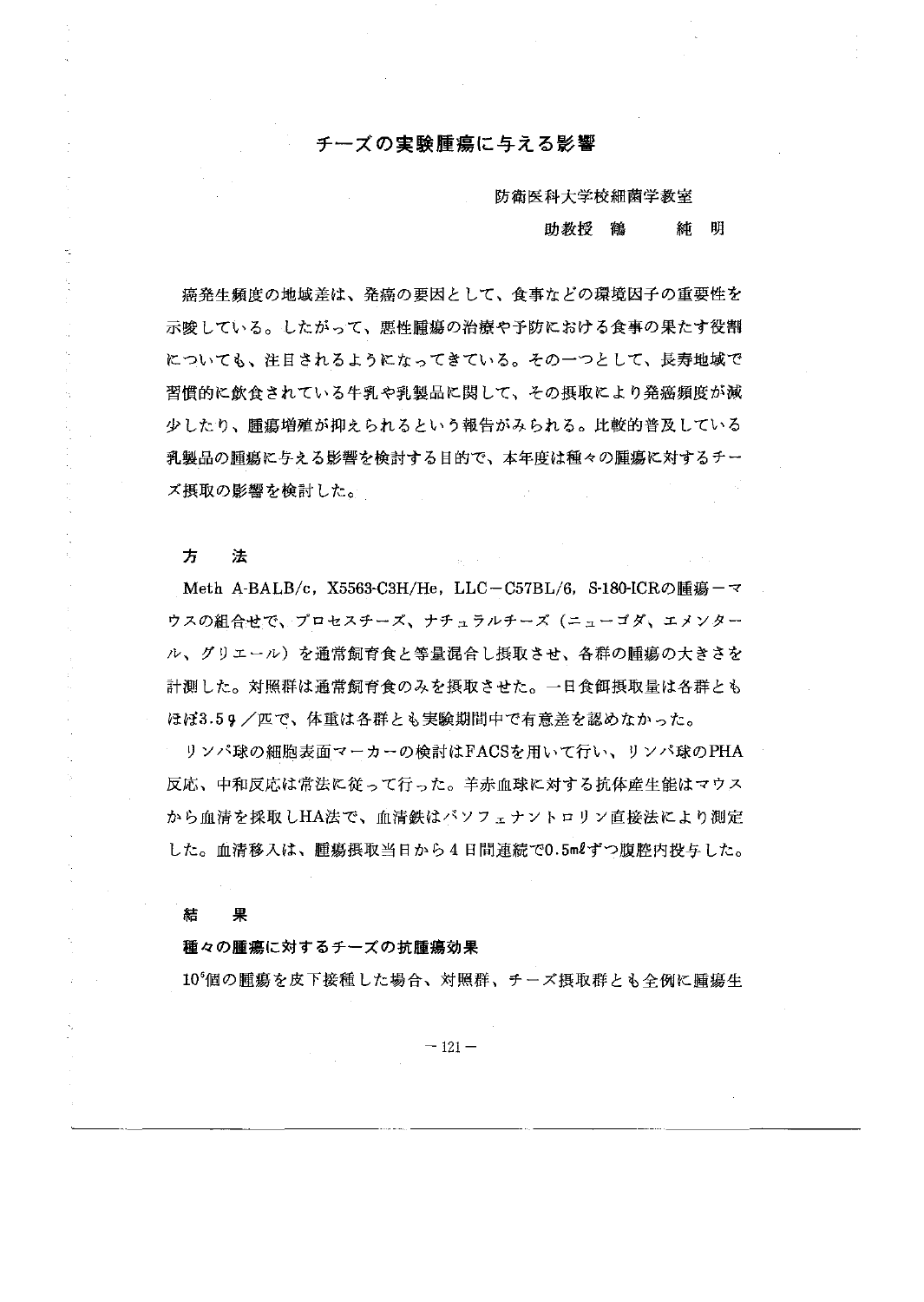着を認めたが、チーズ摂取群は対照群に比して有意な増殖抑制効果がみられた (Table 1)。また、腫場接種前の一週間のチーズ摂取でも増殖抑制効果を認 めた (Table 2)。さらに、チーズを腫瘍接種の前後に摂取させた群では強い 増殖抑制効果を認めた (Table 3)。

#### 細胞表面マーカーに対する効果

FACS (fluorescence activated cell sorter)による解析から、チーズ摂取 群でT細胞の表面抗原であるThy1.2抗原の有意な増加を認めた (Figure 1)。

### PHA反応に対する効果

チーズ摂取群では対照群 (S1:3.3) に比して、リンパ球のブラスト化が有 意に増加した (プロセスチーズ摂取群; S1:11.6) (Table 4) 。

中和反応 (Winn's assay) に対する効果

Meth A-BALB/cマウスの組合せでE:T ratio 50: 1と100: 1 でWinn's assayを行った。チーズ摂取群は対照群に比して有意な腫瘍増殖抑制効果を認 めた (Table 5)。

### 血清移入による効果

チーズ摂取群から採取した血清を移入した群ではMeth A腫瘍に対して抑制 効果を認めた (Figure 2)。

### 抗体産生に対する効果

チーズ摂取群は抗体産生に関して対照群とほぼ同様であり、抑制的効果は認 められなかった (Table 6)。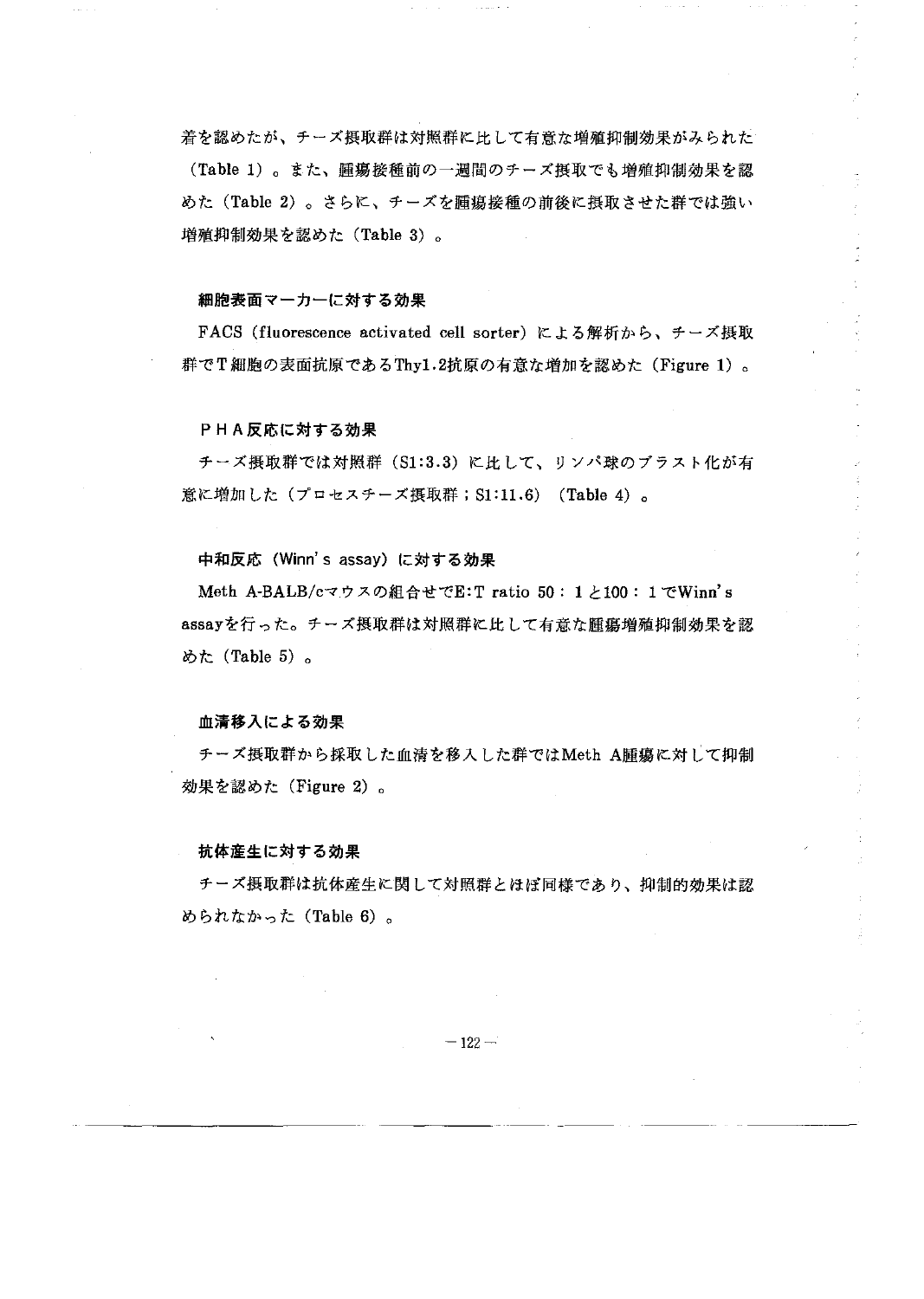## 血清鉄に対する効果

チーズ摂取群では対照群に比し著明な血清鉄の上昇を認めた (Table 7)。

## 結 論

 $\Delta$ 

Ă

 $\bar{z}$ 

 $\Delta$ 

 $\bar{z}$ 

 $\tilde{\chi}$  $\bar{z}$  1.チーズ摂取により 30-70%程度の抗腫蕩効果を認めた。

2. チーズは腫蕩の増殖に対して、抑制効果があると共に予防的効果もある。

3. チーズ摂取による変化は、

① T細胞表面抗原の増加

② PHA反応の増強

③ 血清鉄値の上昇

④ W inn' s assayよりキラー T細胞の増加の可能性が考えられる。

4. 従って、チーズ成分蛋白質とくにラクトフェリンの抗腫瘍効果を検討する 必要がある。

 $-123 -$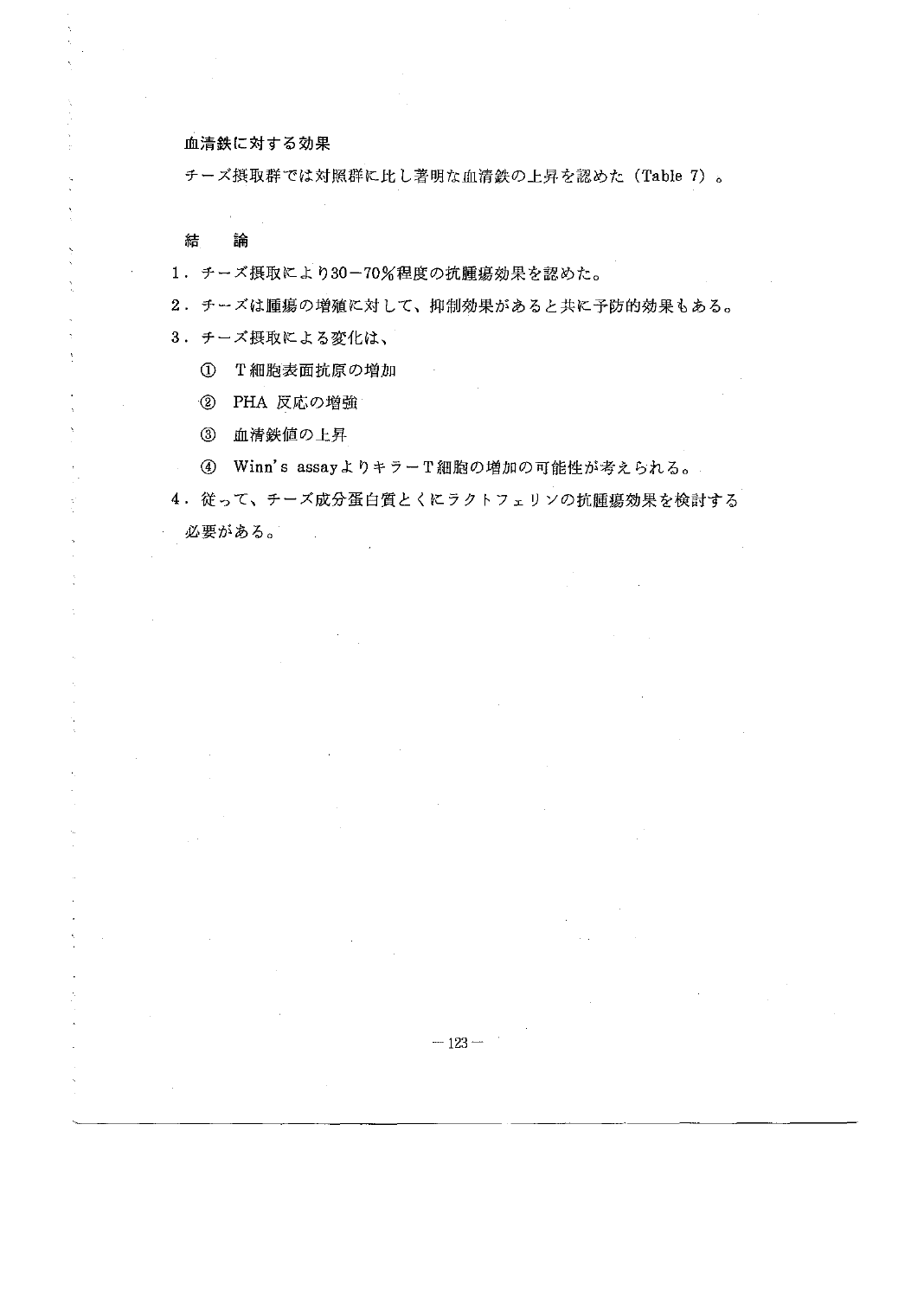|                |           |         |                |               | Tumor size | (mm <sup>2</sup> ) |           | IR (%)                   |
|----------------|-----------|---------|----------------|---------------|------------|--------------------|-----------|--------------------------|
| Expt.          | Tumor     | Mouse   | Diet           | 1w            | 2w         | 3w                 | 4 w       | (1w)                     |
|                | Meth A    | BALB/c  | Process cheese | 15            | 30         | 114                | <b>ND</b> | 48                       |
|                |           |         | Natural cheese | 26            | 60         | 144                | ND.       | 35                       |
|                |           |         | Control        | 30            | 75         | 220                | ND.       | $\overline{\phantom{0}}$ |
| $\overline{2}$ | X5563     | C3H/He  | Process cheese | 10            | 30         | 42                 | ND        | 75                       |
|                |           |         | Natural cheese | 6             | 16         | 54                 | ND.       | 68                       |
|                |           |         | Control        | 16            | 72         | 168                | <b>ND</b> |                          |
| 3              | LLC       | C57BL/6 | Process cheese | ND            | 190        | 385                | 435       | 40                       |
|                |           |         | Yoghurt        | $\mathbf{ND}$ | 210        | 465                | 600       | 17                       |
|                |           |         | Control        | ND            | 250        | 475                | 720       |                          |
| 4              | Meth A    | BALB/c  | Yoghurt        | $\bar{z}$ .   | 63         | <b>ND</b>          | <b>ND</b> | 62                       |
|                |           |         | Control        | 12            | 164        | <b>ND</b>          | ND        | -                        |
| 5              | $S - 180$ | ICR     | Process cheese | 30            | 56         | 120                | ND        | 50                       |
|                |           |         | Natural cheese | 42            | 50         | 146                | ND        | 39                       |
|                |           |         | Control        | 55            | 110        | 240                | <b>ND</b> |                          |

Table 1. Effects of dairy products on tumor growth in various tumor-host combinations

 $\mathcal{A}$ 

 $\sim 10^{-1}$ 

x 10<sup>6</sup> tumor cells were injected sc in the flank of mice and tumor size was measured with a caliper.

<u>la politika poznata na područila podata na postava poznata područava na poznata područava na područava poznat</u>

 $-124 -$ 

 $\mathbf{I}$ 

 $\sim 10^{-7}$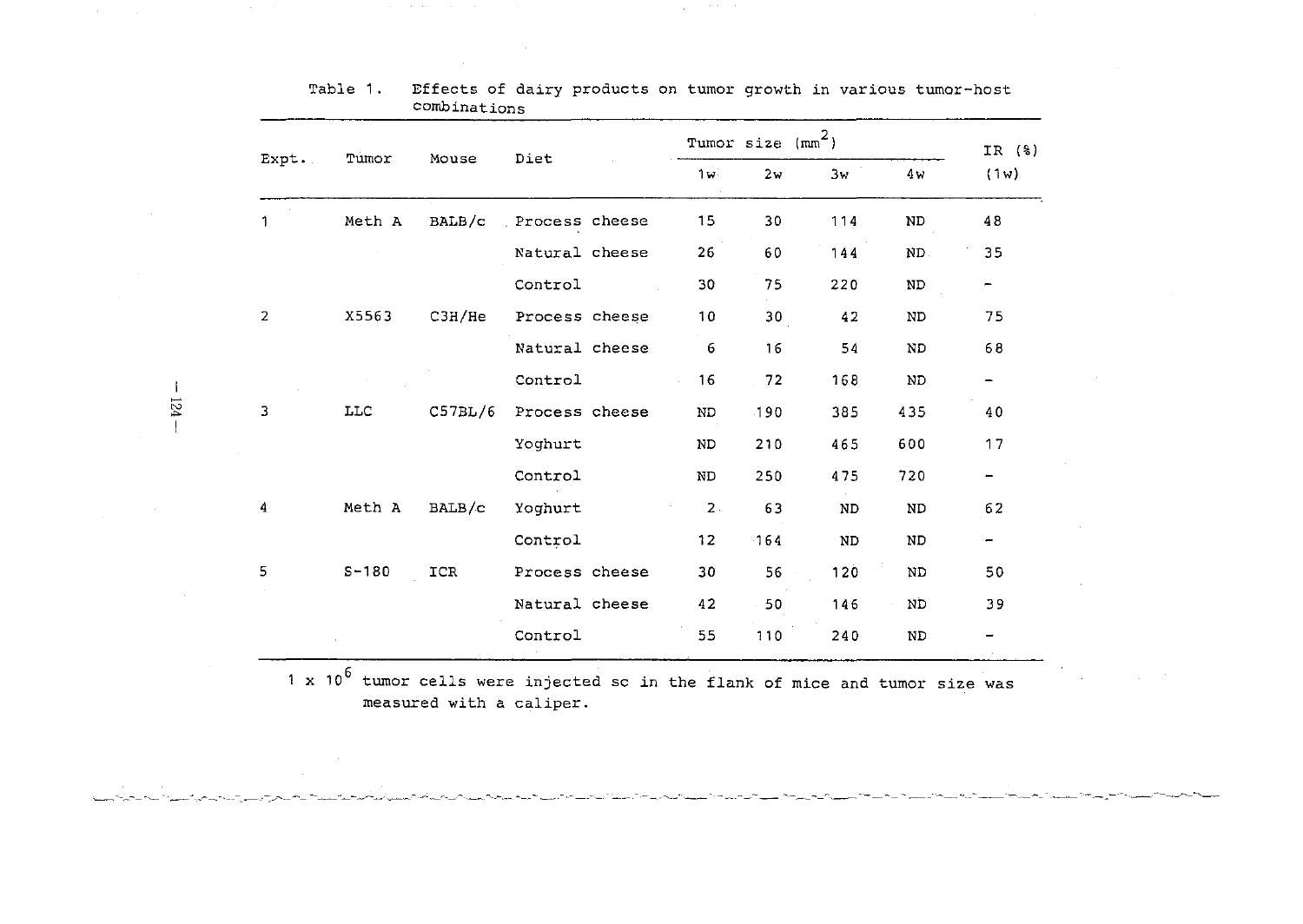|    | Tumor  | Mouse  | Diet           |                       | Tumor size<br>$\left(\text{mm}^2\right)$ |     | $($ $\frac{6}{6}$ $)$<br>IR |    |
|----|--------|--------|----------------|-----------------------|------------------------------------------|-----|-----------------------------|----|
|    |        |        | Prefeeding     | After tumor injection | 1w                                       | 3w  | 1w                          | 3w |
|    | Meth A | BALB/c | Process cheese | Control               | 10                                       | 174 | 5.8                         | 26 |
|    |        |        | Natural cheese | Control               | 18                                       | 218 | 25                          | 7  |
| ទូ |        |        | Yoghurt        | Control               | 21                                       | 176 | 12                          | 25 |
|    |        |        | Process cheese | Process cheese        | ND.                                      | 80  | $\rm ND$                    | 66 |
|    |        |        | Natural cheese | Natural cheese        | ND.                                      | 72  | $\rm ND$                    | 69 |
|    |        |        | Yoghurt        | Yoghurt               | ND                                       | 112 | ND                          | 52 |
|    |        |        | Control        | Control               | 24                                       | 235 |                             |    |

Table 2. Effect of one week prefeeding of dairy products on Meth A tumor growth

 $1 \times 10^6$  Meth A tumor cells were inoculated sc in the flank of BALB/c mice

 $-125$ 

 $\sim$ 

 $\mathcal{F}_{\mathcal{A}}$  ,  $\mathcal{F}_{\mathcal{A}}$ 

**Controlled State**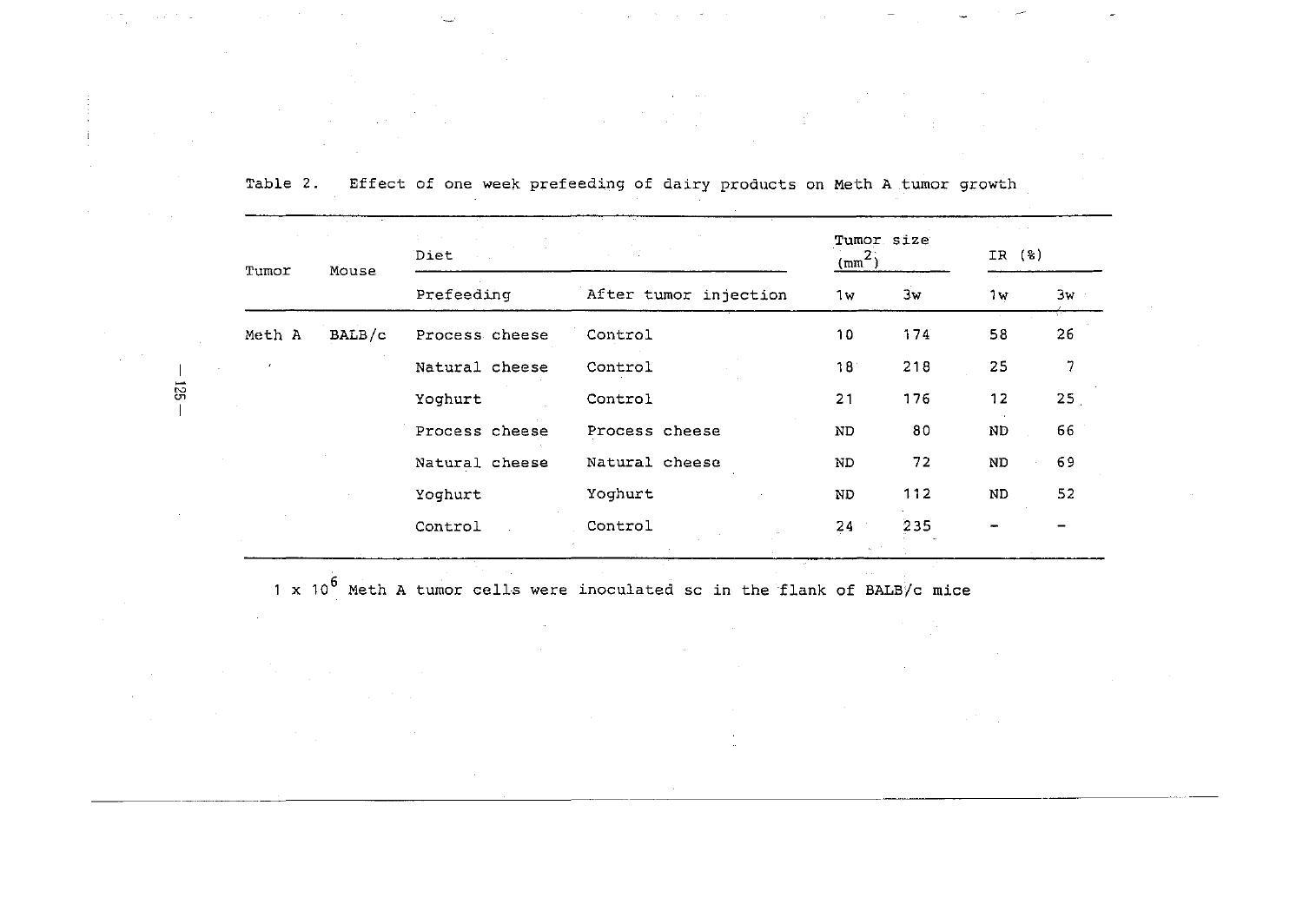| Tumor  | Mouse    | Diet      | Feeding<br>period | Measurement | Tumor size<br>(mm <sup>2</sup> ) | IR(8) |
|--------|----------|-----------|-------------------|-------------|----------------------------------|-------|
| Meth A | BALB/c   | Process   | $-7d$             | 7d          | $63 \pm 13$                      | 22.2  |
|        |          | New Gouda |                   |             | $64 \pm 20$                      | 21.0  |
|        |          | Emmental  |                   |             | $64 \pm$<br>- 9                  | 21.0  |
|        |          | Gruyëre   |                   |             | $64 \pm 26$                      | 19.8  |
|        |          | Yoghurt   |                   |             | $70 \pm$<br>7                    | 13.6  |
|        |          | Control   |                   |             | $81 \pm$<br>7                    |       |
| Meth A | BALB/c   | Process   | $+21d$            | 21d         | $351 \pm 27$                     | 16.6  |
|        |          | New Gouda |                   |             | $335 \pm 49$                     | 20.4  |
|        |          | Emmental  |                   |             | $286 \pm 89$                     | 32.1  |
|        |          | Gruyëre   |                   |             | $307 \pm 37$                     | 27.1  |
|        |          | Yoghurt   |                   |             | $283 + 66$                       | 32.8  |
|        |          | Control   |                   |             | $421 \pm 73$                     |       |
| Meth A | BALB / c | Process   | $-7, +21d$        | 21d         | $160 \pm 15$                     | 65.9  |
|        |          | New Gouda |                   |             | $144 \pm 33$                     | 69.3  |
|        |          | Emmental  |                   |             | $173 \pm 63$                     | 63.1  |
|        |          | Gruyëre   |                   |             | $155 \pm 22$                     | 67.1  |
|        |          | Yoghurt   |                   |             | $189 \pm 44$                     | 59.7  |
|        |          | Control   |                   |             | $469 \pm 50$                     |       |

| Table 3. | Effects of duration of feeding with various kinds of dairy |  |  |  |
|----------|------------------------------------------------------------|--|--|--|
|          | products on Meth A tumor growth                            |  |  |  |

1 x 10<sup>6</sup> Meth A tumor cells were inoculated sc in the flank of BALB/c mice.

 $-126-$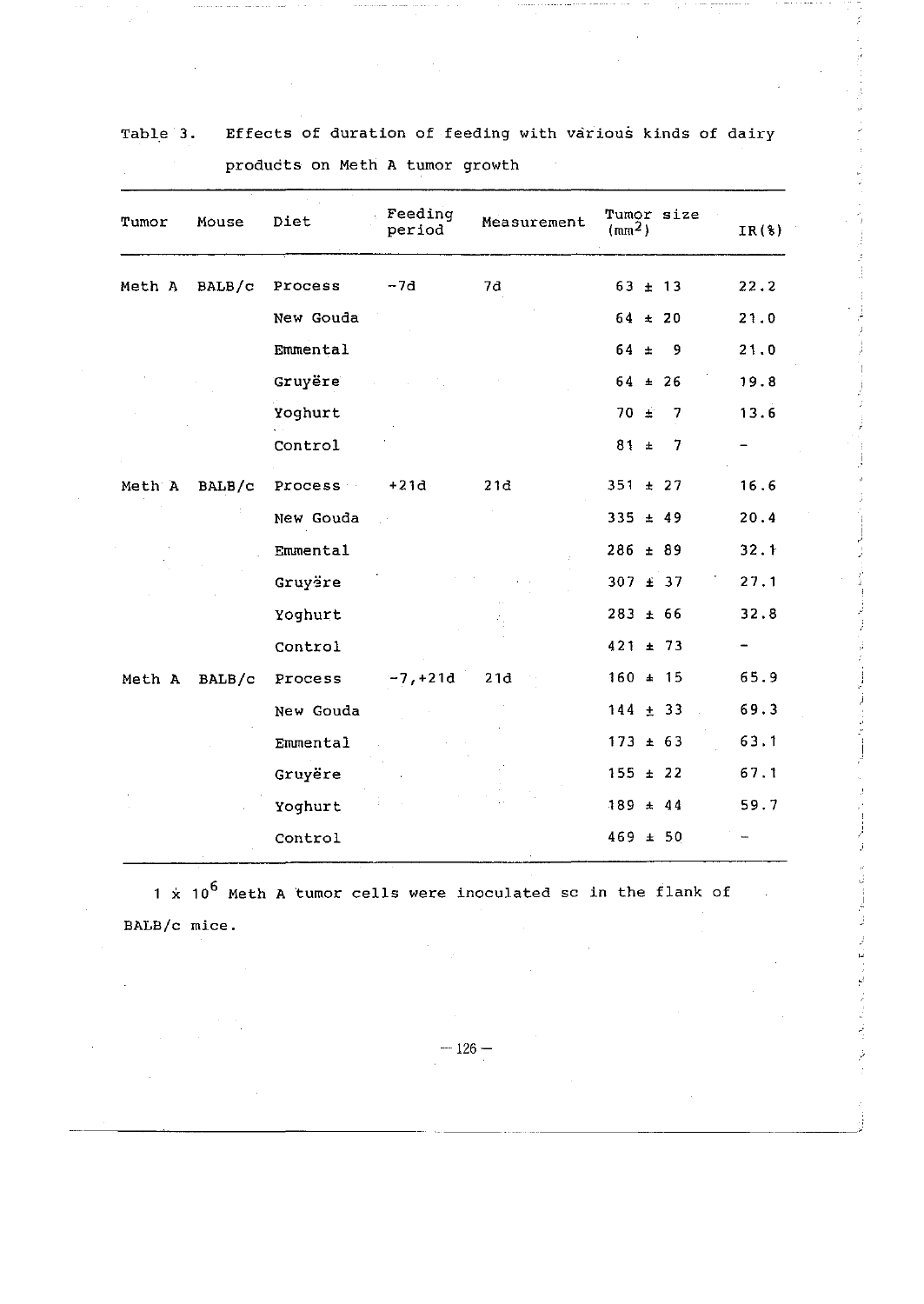| Diet           | PHA   | $3_{\text{H-TdR}}$ uptake | SI   |
|----------------|-------|---------------------------|------|
| Process cheese | $(-)$ | 10121.3                   |      |
|                | $(+)$ | 117460.5                  | 11.6 |
| Yoghurt        | $(-)$ | 15228.0                   |      |
|                | $(+)$ | 76332.5                   | 5.0  |
| Control        | $(-)$ | 14557.8                   |      |
|                | $(+)$ | 47966.8                   | 3.3  |

Table 4. PHA response in dairy products fed-mice

Proliferation was measured by the incorporation of  $3$ H-thymidine for last 5 hours of culture. Results represent mean of triplicate experiments.

 $\alpha = \alpha + \beta$ 

 $\sim$  m  $^2$  ,  $\sim$   $\sim$   $\sim$   $\sim$   $\sim$ 

 $-127-$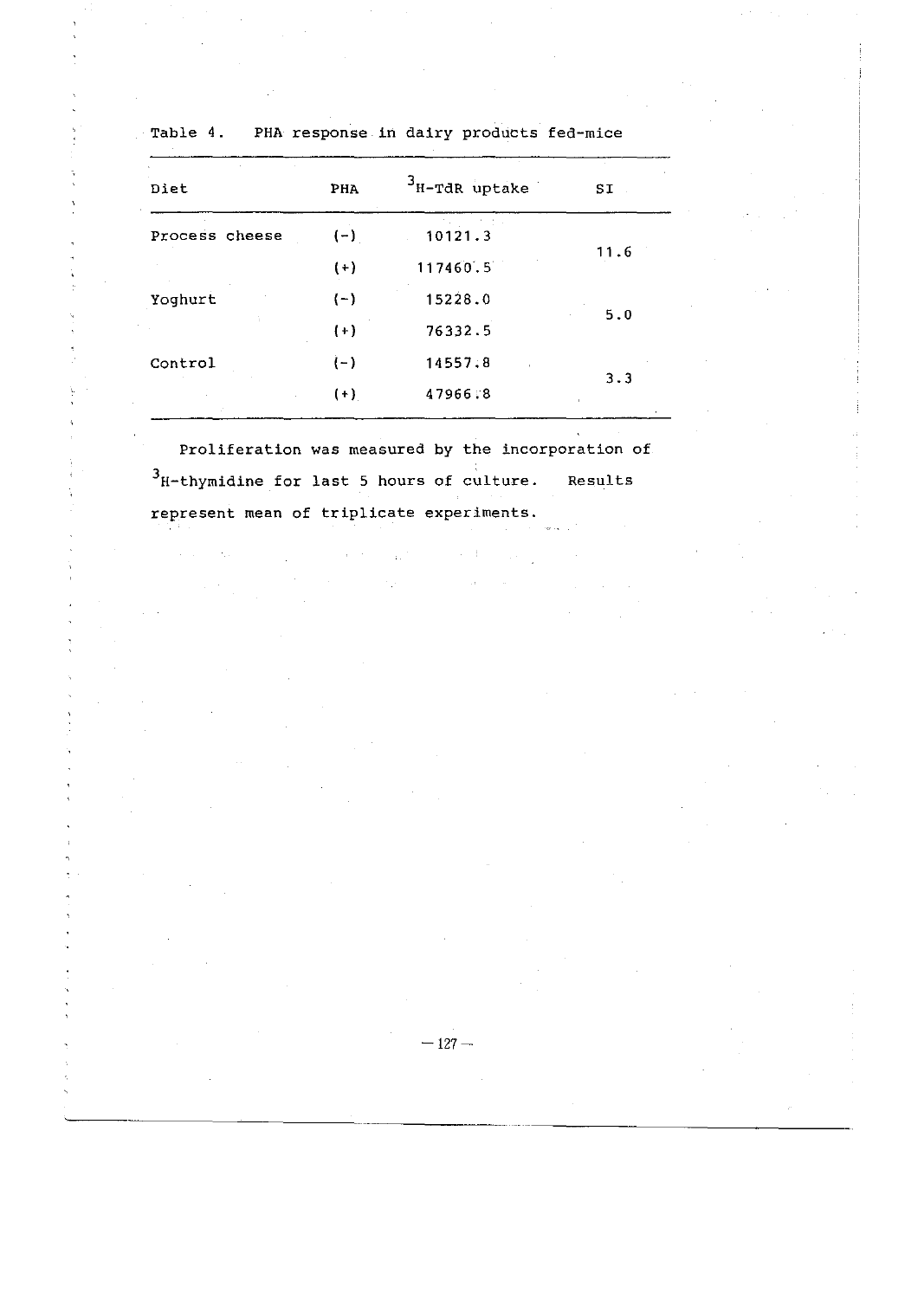## Table 5. Inhlbltion of tumor growth by peripheral LN cells

Tumor size  $(m<sup>2</sup>)$  $IR(8)$  $\frac{1}{1}$ w 2w 3w at 3w Effector peripheral  $E: T$  ratio LN cells Target tumor Tumor-bearing 50:1 9 87 165 31 process cheese-fed Meth A 33 33 150 162 75 83 10  $7<sup>1</sup>$  $100 : 1$ Tumor-bearing 50: 1 yoghurt-fed 100 7 70 145 36 Tumor-bearing 50 20 114 240 non-fed 100 : 1 15 112 225

J

#### detected by Winn's assay

Effector cells were mixed with 1 x 10<sup>5</sup> Meth A tumor cells at effector to target (E:T) ratios of 50:1 or 100・1. The mixtures were inoculated sc into BALB/c mice and tumor size was measured 3 weeks after tumor inoculation.

 $-128-$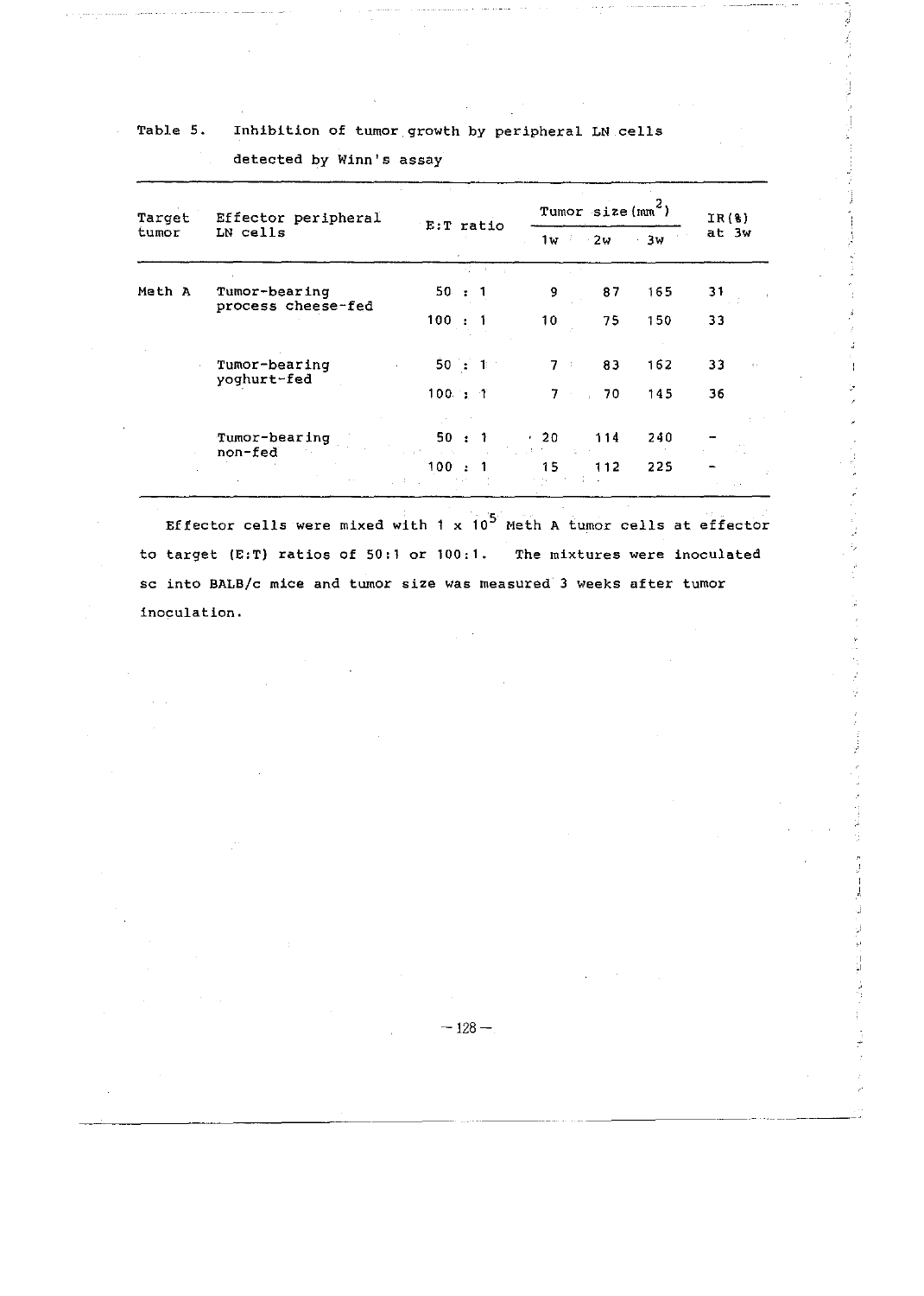|                |           |               |                |  | Feeding        | HA titre |            |  |
|----------------|-----------|---------------|----------------|--|----------------|----------|------------|--|
| Tumor<br>Expt. |           | Mouse<br>Diet |                |  | period         | Total    | 2ME-resist |  |
| 1              | Meth A    | BALB/c        | Process cheese |  | 1w             | 64       | 16         |  |
|                |           |               |                |  | -10<br>2w      | 64       | 32         |  |
|                |           |               | Natural cheese |  | 1w             | 64       | 16         |  |
|                |           |               |                |  | 2w             | 64       | 16         |  |
|                |           |               | Control        |  | 1w             | 32       | 16         |  |
|                |           |               |                |  | 2v             | 32       | 16         |  |
| $\overline{2}$ | $S - 180$ | ICR           | Process cheese |  | 1 <sub>w</sub> | 64       | 16         |  |
|                |           |               |                |  | $2v -$         | 128      | 32         |  |
|                |           |               | Natural cheese |  | 1w             | 64       | 8          |  |
|                |           |               |                |  | 2w             | 128      | 16         |  |
|                |           |               | Control        |  | 1 w            | 32       | 8          |  |
|                |           |               |                |  | 2w             | $-128$   | 16         |  |

Table 6. Effect of dairy products on antibody response against SRBC 1n tumor-bearing mice

HA titre was determined 7 days after the boosting challenge of SRBC. The titre of IgG was evaluated as 2-mercaptoethanol standard in the state of

resistant reaction.

 $-129-$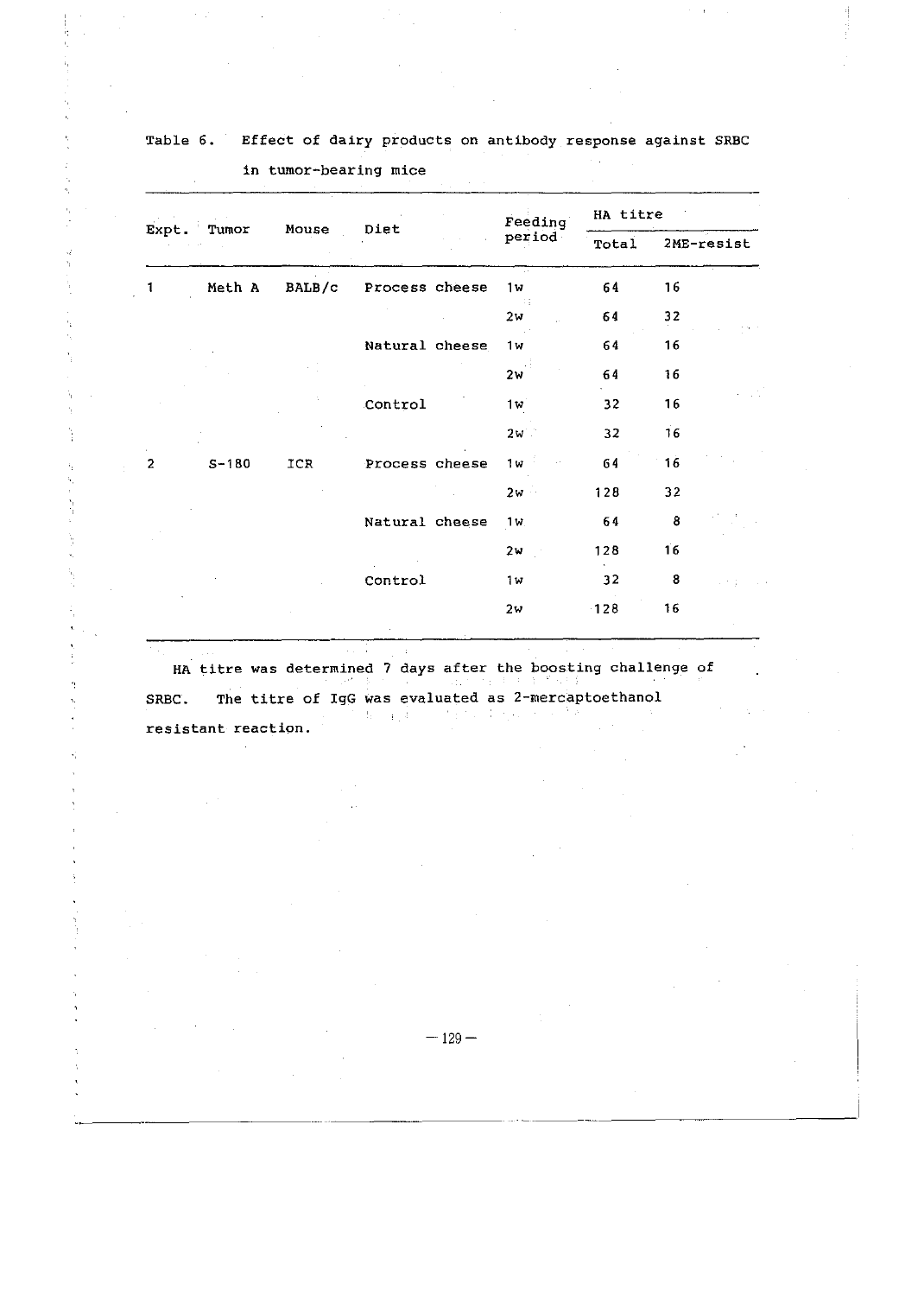| Diet<br>$\mathcal{O}(\mathcal{O})$ . | Feeding periods                                        | Serum iron $(\mu g/\text{d}l)$<br>$\sim$ |
|--------------------------------------|--------------------------------------------------------|------------------------------------------|
| $\alpha = 1/2$                       |                                                        |                                          |
| Process cheese                       | 1w                                                     | 424                                      |
|                                      | $\sim 1.2$<br>2w                                       | 408                                      |
| Emmental cheese                      | 1w<br>$\mathcal{A}=\mathcal{A}_1+\cdots+\mathcal{A}_n$ | 327                                      |
|                                      | $\sim 10$<br>2w                                        | 648                                      |
| New Gouda cheese                     | 1w <sub>:</sub>                                        | 240                                      |
|                                      | 2w                                                     | 299                                      |
| Gruyëre cheese                       | 1w                                                     | 265                                      |
|                                      | 2w <sub>1</sub>                                        | 273                                      |
| Yoghurt                              | 1w                                                     | 120                                      |
|                                      | 2w                                                     | 128                                      |
| Control                              | 1w                                                     | 127                                      |
|                                      | 2w                                                     | 125                                      |

Table 7. Effect of dairy products on serum iron level

Serum iron concentration was measured by Fe B-Test Kit. Results represent mean of triplicate experiments.

 $-130-$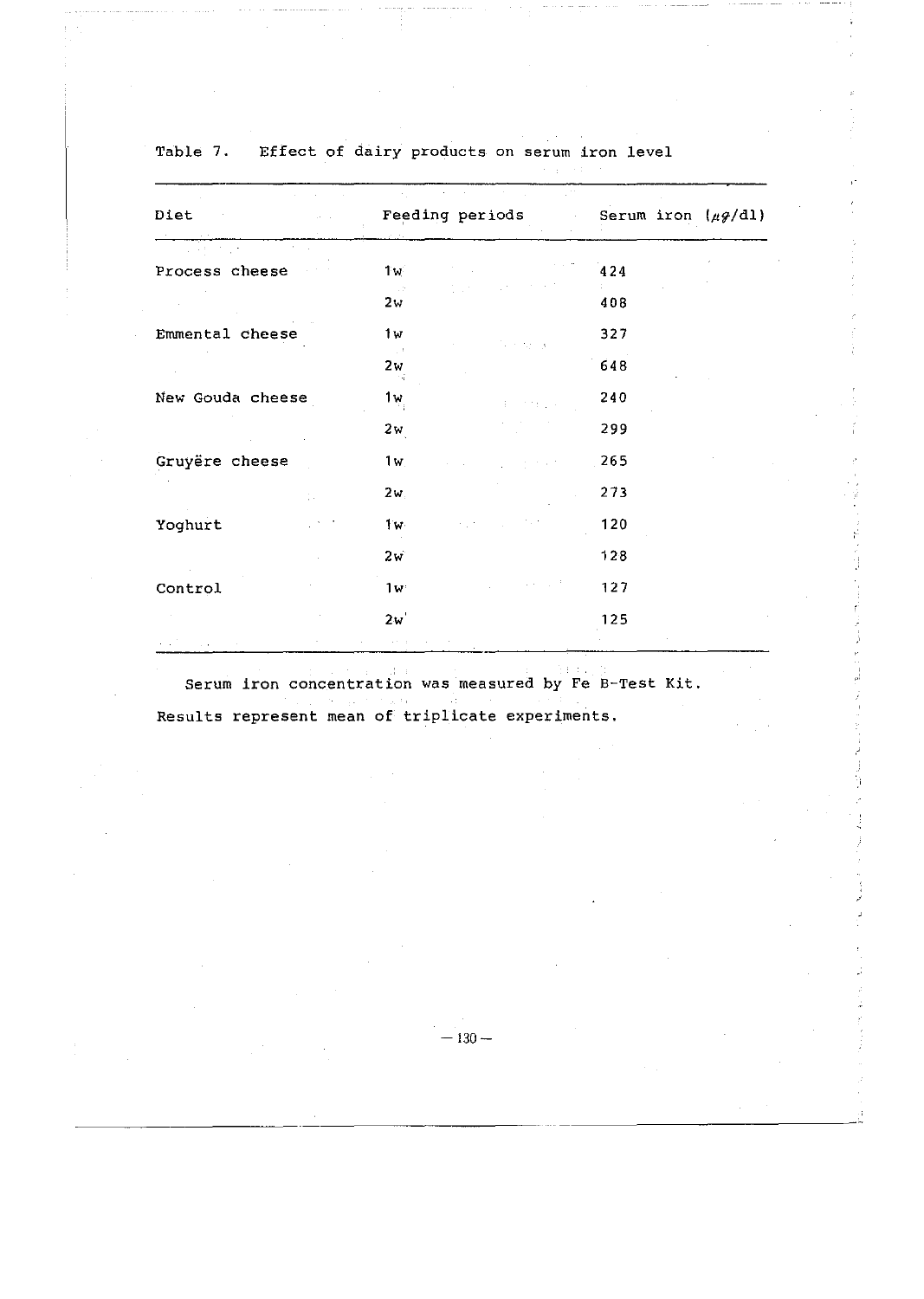LEGENDS

FIG. 1 FACS analysis of peripheral lymph node cells. Peripheral lymph node cells of mice fed yoghurt, process cheese and control chow were stained with FITC-conjugated anti-Thy 1.2 antibody and analysed by FACS II. Each pattern of histogram of Thy-1.2 positive cells is i11ustrated as relative cell numbers and fluorescence intensity.

FIG. 2 Effect of serum transfer on growth of Meth A tumour cells. Sera were transfered ip for 4 days from the day of 10<sup>6</sup> Meth A tumour inoculation. Tumour size was measured 1 week after tumour inoculation. Control received no serum transfer. Data were shown as an arithmetic mean of 10 animals  $+$  standard error.

 $-131-$